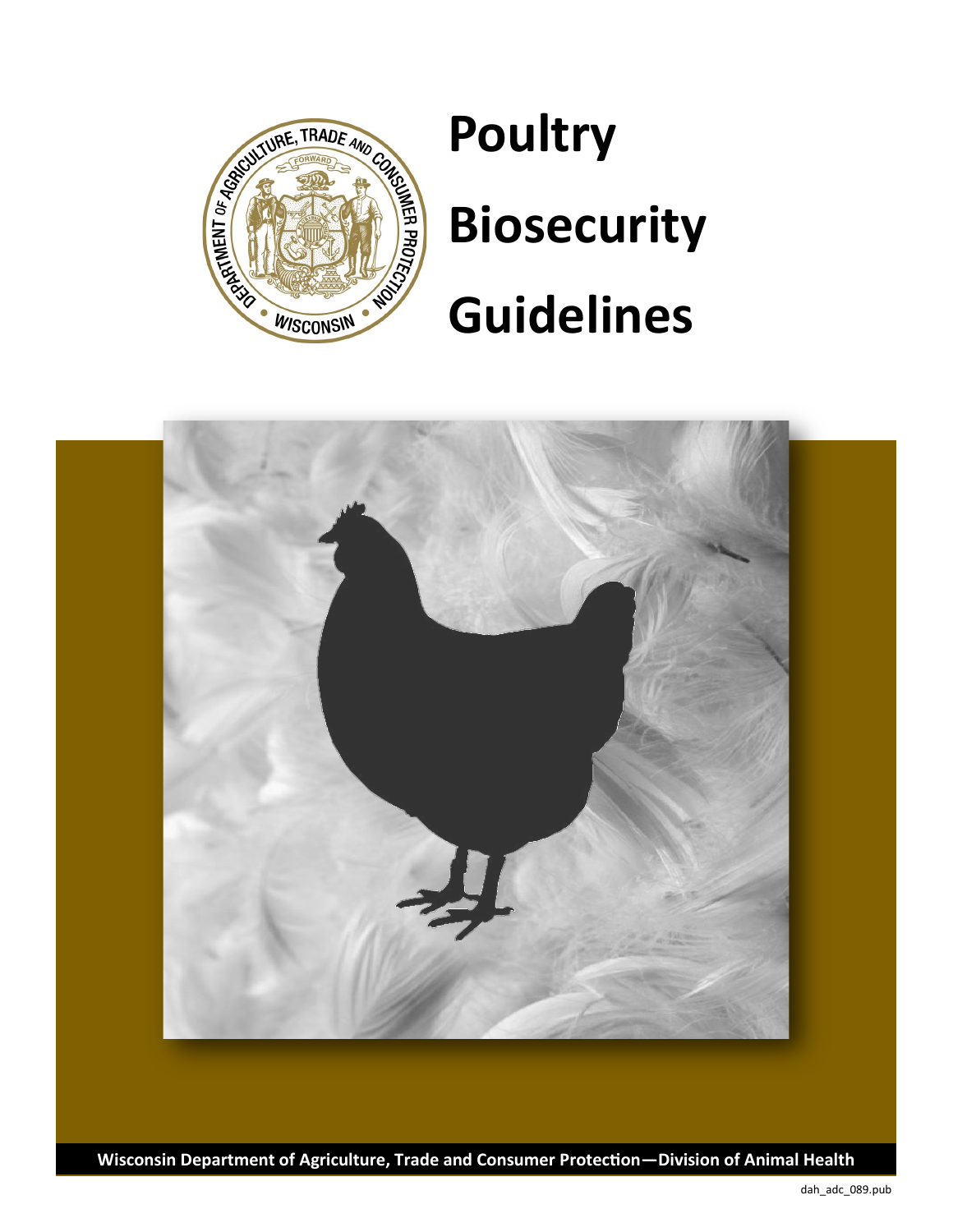### **Factors Influencing Biosecurity**

Infection can be harbored and spread in a variety of ways. Virus may be transmitted by infected poultry or other animals or may be spread in facilities through contaminated feed, water, humans, equipment, vehicles and, in some cases, air. These factors all influence the planning of a biosecurity program.

In an ideal world, poultry facilities should be located away from other poultry. Though this is not always easily addressed.

Disease avoidance measures are worthwhile and can be undertaken at various stages. For example, in the building stage, avoid locating poultry facilities near waterways, ponds or lakes utilized by migratory water fowl, and choose well drained areas to avoid standing water. Wherever possible, poultry houses should also be located away from major roads that handle high volumes of vehicles, including those that move poultry.

**Effective waste disposal** and removal of used litter from the site is essential. Areas around houses should be constructed of materials and surfaces that can be cleansed and disinfected, to reduce transmission of organic material on vehicles, tires, boots etc.

**People** are the most important animate factor - including employees, contractors, vaccination crews and veterinarians. Staff movements should be as limited as possible. Additional preventive measures may be required during a disease outbreak.

**Control site traffic**. Keep it to a minimum and exclude all unauthorized persons. Wherever possible, vehicles should be excluded from the site. Vehicles that must enter should be subject at the site entrance to spray disinfection of wheels and wheel arches. All visitors should observe standard operating procedures on vehicle cleansing and disinfection, and protective, farm-only clothing and footwear should be provided to and used by drivers.

**All visitors should enter on foot.** Use regularly changed foot dips, filled with a suitable disinfectant.

**Establish a visitor log.** Require visitors to provide contact information and details about their visit including time in, time out. Also establish a standard minimum time requirement since the visitor last was in contact with poultry at another facility.

**A shower-in/shower-out facility** would provide the highest level biosecurity. However, when that is not possible, All site visitors should be provided with adequate protective clothing and footwear. They should wash their hands prior to visiting birds or use an effective hand sanitizer.

**The birds themselves** can also be a cause of disease spread. Incoming poultry should come from approved sources, and there should be a well-defined health monitoring and audit procedure for breeder supply flocks.

**Effective cleaning and disinfection** reduces pathogen numbers and the weight of disease challenge, and enhances any biosecurity program. An all-in/all-out operation can achieve this with sufficient turnaround/down time to allow removal of all litter, and to satisfy required contact times for the disinfection products used prior to restocking. Cleaning and disinfection should include houses, equipment and surroundings.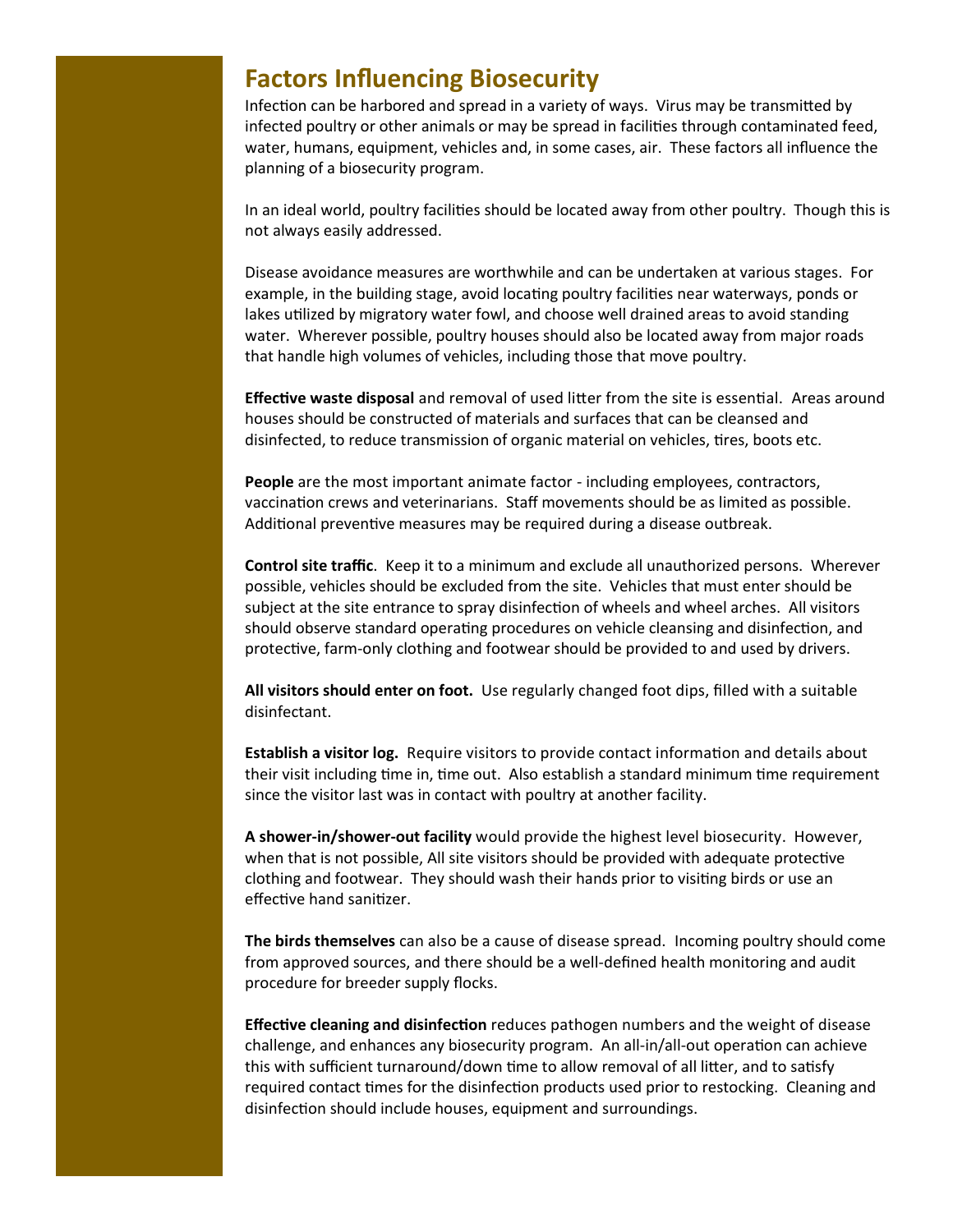**Use potable drinking water.** Maintain a closed water system with regularly scheduled cleaning and disinfecting of the water system with a suitable product.

**Maintain an effective, audited rodent and wild bird control program,** to prevent entry into poultry houses, feed bins and feed delivery systems.

**Check biosecurity procedures** regularly.

#### **BIOSECURITY CHECKLIST**

- $\Box$  Properly implemented biosecurity measures will limit the spread of diseasecausing organisms.
- $\Box$  When these are combined with cleaning and disinfection, vaccination and strategic treatments, many pathogens can be reduced to non-infectious levels.
- $\Box$  Remember different infectious agents spread by different methods, so use appropriate measures against each type.
- $\Box$  Site location and design, and density of poultry in a given geographical area, are vital. When planning a new site, there is the opportunity for very effective biosecurity to be implemented at the design stage. However, biosecurity practices must concern themselves with practicalities, rather than a theoretically ideal set-up.
- $\Box$  All sites have traffic personnel, feed, stock, and equipment but this should be kept to an absolute minimum.
- $\Box$  Only essential vehicles should have access to a site, and these should be disinfected on arrival.
- $\Box$  Use protective, farm-only clothing and footwear to prevent pathogen introduction and spread.
- $\Box$  Biosecurity at the breeding and hatchery levels is equally important to the overall health of the poultry in the facility.
- $\Box$  Site decontamination, turnaround times and an enforced cleaning and disinfection procedure should be in place for all sites and reviewed regularly.
- $\Box$  Fffective wild bird and rodent control must be maintained.

If you have further questions, please contact the Division of Animal Health at

## **800-572-8981**

or visit our website at datcp.wi.gov.